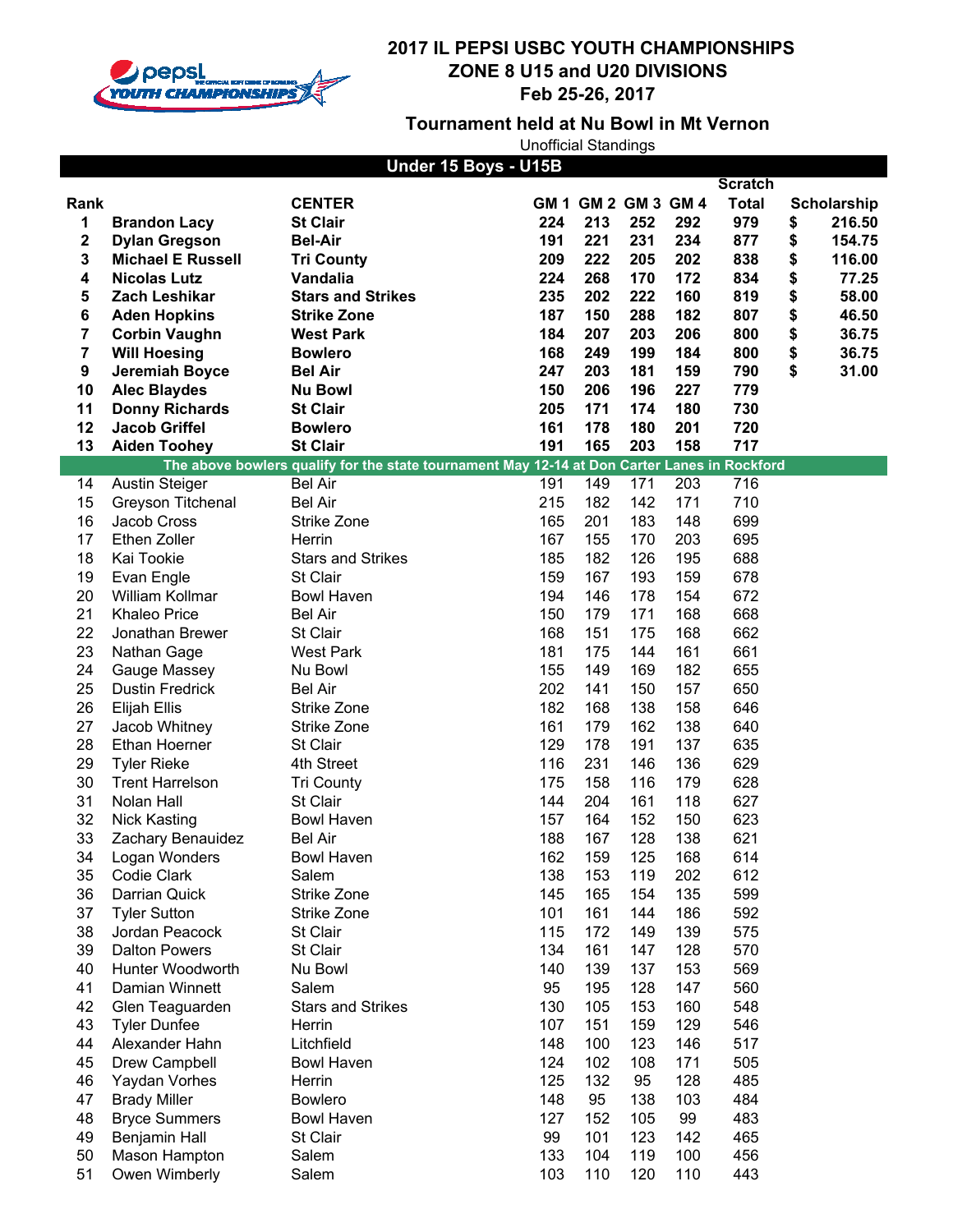

## **Tournament held at Nu Bowl in Mt Vernon**

|    |                                  |                          |    |            | <b>Unofficial Standings</b> |            |     |     |  |
|----|----------------------------------|--------------------------|----|------------|-----------------------------|------------|-----|-----|--|
| 52 | Matt Hughes                      | <b>Bowlero</b>           |    | 116        | 85                          | 109        | 126 | 436 |  |
| 53 | <b>Wyatt Burton</b>              | Salem                    |    | 107        | 104                         | 93         | 98  | 402 |  |
| 54 | Mason Hoylman                    | V & H                    |    | 85         | 93                          | 94         | 98  | 370 |  |
| 55 | Nocholas Gage Patterson Vandalia |                          | 97 |            | 69                          | 80         | 88  | 334 |  |
| 56 | CJ Snyder                        | <b>Stars and Strikes</b> |    |            |                             | <b>DNB</b> |     |     |  |
| 56 | Haydin Williams                  | St Clair                 |    | <b>DNB</b> |                             |            |     |     |  |
| 56 | Kyle Miller                      | Vandalia                 |    | <b>DNB</b> |                             |            |     |     |  |
| 56 | Tarren Elder                     | <b>Stars and Strikes</b> |    | <b>DNB</b> |                             |            |     |     |  |
| 56 | Eian Sims                        | Edison                   |    |            |                             | <b>DNB</b> |     |     |  |
| 56 | <b>Trevor Beasley</b>            | Nu Bowl                  |    |            |                             | <b>DNB</b> |     |     |  |
| 56 | lan Eisenhauer                   | Salem                    |    |            |                             | <b>DNB</b> |     |     |  |
| 56 | <b>Braden White</b>              | Bel Air                  |    |            |                             | <b>DNB</b> |     |     |  |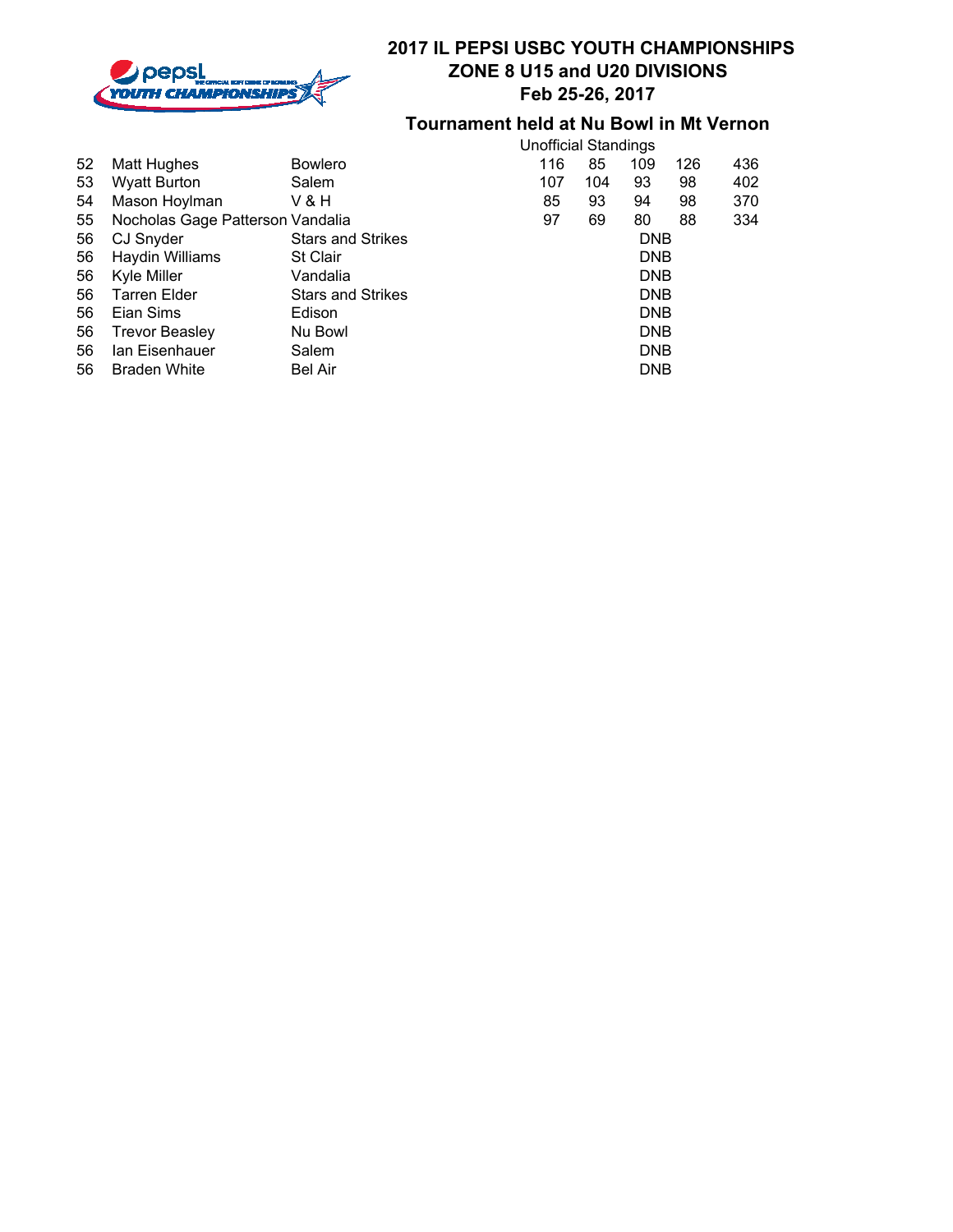

### **2017 IL PEPSI USBC YOUTH CHAMPIONSHIPS ZONE 8 U15 and U20 DIVISIONS Feb 25-26, 2017**

### **Tournament held at Nu Bowl in Mt Vernon**

|                | Under 15 Girls - U15G   |                                                                                              |     |                     |            |     |                |    |                    |
|----------------|-------------------------|----------------------------------------------------------------------------------------------|-----|---------------------|------------|-----|----------------|----|--------------------|
|                |                         |                                                                                              |     |                     |            |     | <b>Scratch</b> |    |                    |
| Rank           |                         | <b>CENTER</b>                                                                                |     | GM 1 GM 2 GM 3 GM 4 |            |     | <b>Total</b>   |    | <b>Scholarship</b> |
| 1              | <b>Mary Orf</b>         | <b>St Clair</b>                                                                              | 178 | 220                 | 257        | 211 | 866            | \$ | 147.50             |
| 2              | <b>Abigail Gray</b>     | <b>Stars and Strikes</b>                                                                     | 187 | 267                 | 234        | 176 | 864            | \$ | 120.75             |
| 3              | <b>Madison Ferguson</b> | Vandalia                                                                                     | 194 | 214                 | 223        | 230 | 861            | \$ | 76.00              |
| 4              | <b>Molly Marshall</b>   | <b>V&amp;H</b>                                                                               | 185 | 192                 | 182        | 223 | 782            | \$ | 53.75              |
| 5              | <b>Grace Kowalski</b>   | <b>Stars and Strikes</b>                                                                     | 173 | 210                 | 152        | 237 | 772            | \$ | 49.25              |
| 6              | <b>Natalie Heltne</b>   | <b>St Clair</b>                                                                              | 163 | 203                 | 227        | 174 | 767            |    |                    |
| $\overline{7}$ | <b>Brooklyn Suzuki</b>  | 4th Street                                                                                   | 145 | 209                 | 191        | 182 | 727            |    |                    |
|                |                         | The above bowlers qualify for the state tournament May 12-14 at Don Carter Lanes in Rockford |     |                     |            |     |                |    |                    |
| 8              | <b>Grace Braswell</b>   | St Clair                                                                                     | 164 | 144                 | 154        | 210 | 672            |    |                    |
| 9              | Coryene Bean            | <b>Bel Air</b>                                                                               | 138 | 157                 | 163        | 212 | 670            |    |                    |
| 10             | <b>Amber Stewart</b>    | Nu Bowl                                                                                      | 179 | 177                 | 146        | 166 | 668            |    |                    |
| 11             | <b>Madison Shaffer</b>  | St Clair                                                                                     | 158 | 194                 | 172        | 141 | 665            |    |                    |
| 12             | Suzie Luchmann          | <b>Stars and Strikes</b>                                                                     | 184 | 165                 | 168        | 127 | 644            |    |                    |
| 13             | Elisabeth Symonds       | <b>Stars and Strikes</b>                                                                     | 142 | 165                 | 167        | 152 | 626            |    |                    |
| 14             | Kirsten Sharp           | Vandalia                                                                                     | 166 | 187                 | 123        | 148 | 624            |    |                    |
| 15             | Aurora Richardson       | Vandalia                                                                                     | 135 | 175                 | 134        | 177 | 621            |    |                    |
| 16             | <b>Emmeline Herman</b>  | <b>Bel Air</b>                                                                               | 196 | 127                 | 120        | 166 | 609            |    |                    |
| 17             | Kaitlyn Johnson         | <b>Bel Air</b>                                                                               | 139 | 181                 | 140        | 135 | 595            |    |                    |
| 18             | Katherine Richter       | <b>Bel Air</b>                                                                               | 144 | 150                 | 137        | 159 | 590            |    |                    |
| 19             | Abiail Ankrom           | <b>Airport Plaza</b>                                                                         | 178 | 136                 | 145        | 124 | 583            |    |                    |
| 20             | Anna Lamcyk             | Nu Bowl                                                                                      | 148 | 118                 | 151        | 142 | 559            |    |                    |
| 21             | Abigail Jones           | <b>Bowl Haven</b>                                                                            | 134 | 97                  | 133        | 173 | 537            |    |                    |
| 22             | <b>Chloe Clark</b>      | Salem                                                                                        | 144 | 128                 | 127        | 137 | 536            |    |                    |
| 23             | <b>Taylor Davis</b>     | <b>Stars and Strikes</b>                                                                     | 152 | 148                 | 104        | 123 | 527            |    |                    |
| 24             | <b>Gwyneth S Miller</b> | Vandalia                                                                                     | 149 | 133                 | 103        | 136 | 521            |    |                    |
| 25             | Madi Hawk               | <b>Strike Zone</b>                                                                           | 125 | 177                 | 89         | 127 | 518            |    |                    |
| 26             | Elizabeth VonBergen     | <b>Airport Plaza</b>                                                                         | 120 | 102                 | 144        | 144 | 510            |    |                    |
| 27             | <b>Charlotte Hayes</b>  | <b>Airport Plaza</b>                                                                         | 143 | 119                 | 127        | 118 | 501            |    |                    |
| 28             | <b>Keelie Gass</b>      | Salem                                                                                        | 102 | 106                 | 167        | 124 | 499            |    |                    |
| 29             | Margaret Ankrom         | <b>Airport Plaza</b>                                                                         | 139 | 104                 | 98         | 148 | 489            |    |                    |
| 30             | Mackenzi Black          | Litchfield                                                                                   | 118 | 136                 | 104        | 125 | 483            |    |                    |
| 31             | Drusilla Conrad         | St Clair                                                                                     | 127 | 111                 | 128        | 107 | 473            |    |                    |
| 32             | Sara Sinisi             | Strike Zone                                                                                  | 82  | 134                 | 124        | 125 | 465            |    |                    |
| 33             | Ashley Hickerson        | Litchfield                                                                                   | 135 | 81                  | 85         | 84  | 385            |    |                    |
| 34             | Katelyn Davis           | Herrin                                                                                       | 110 | 98                  | 64         | 80  | 352            |    |                    |
| 35             | McKenna Bergin          | <b>Bowl Haven</b>                                                                            |     |                     | <b>DNB</b> |     |                |    |                    |
| 35             | <b>Madison Fifer</b>    | Salem                                                                                        |     |                     | <b>DNB</b> |     |                |    |                    |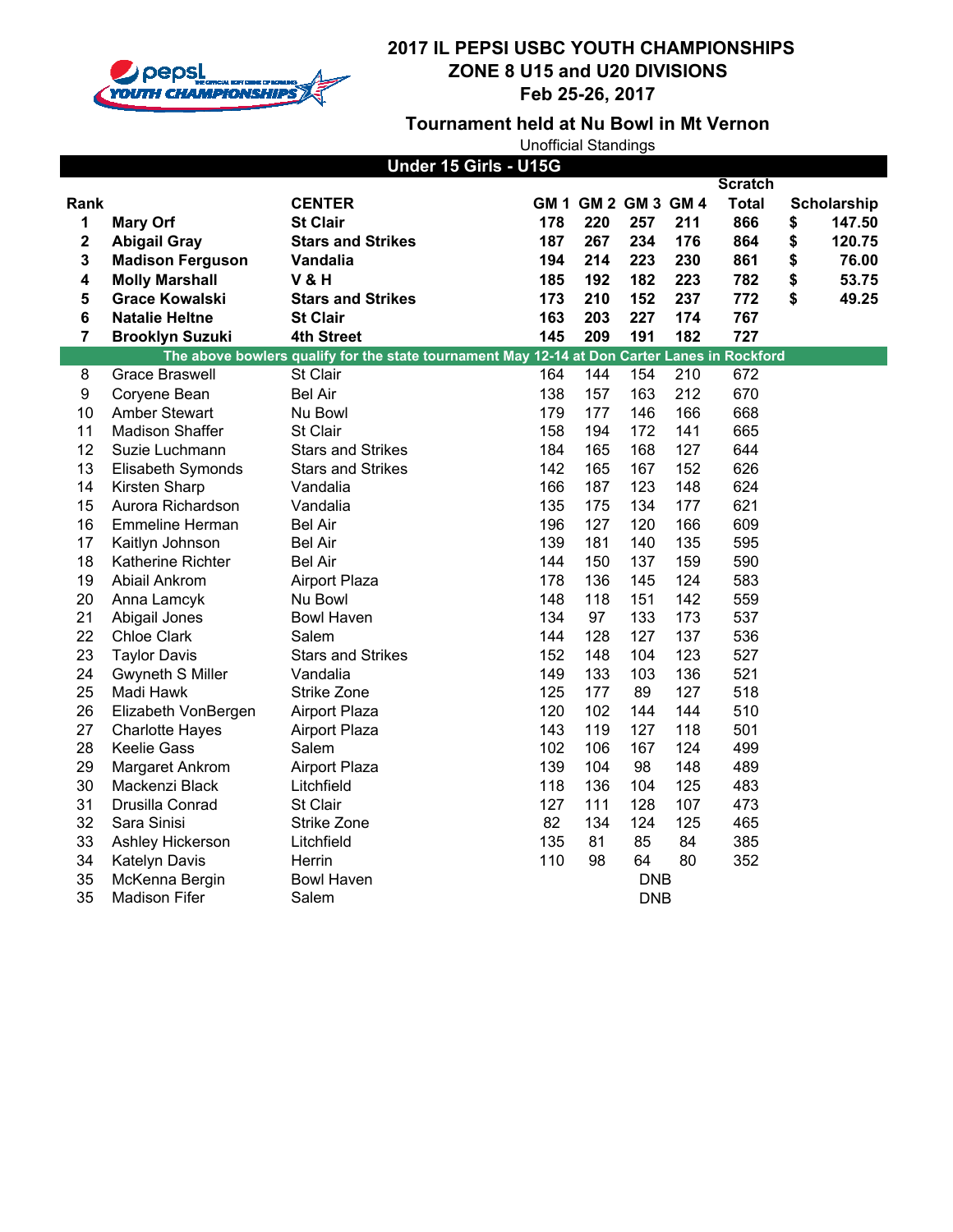

## **Tournament held at Nu Bowl in Mt Vernon**

|          |                                        | Under 20 Girls - U20G                                                                        |            |                     |            |            |                |                    |
|----------|----------------------------------------|----------------------------------------------------------------------------------------------|------------|---------------------|------------|------------|----------------|--------------------|
|          |                                        |                                                                                              |            |                     |            |            | <b>Scratch</b> |                    |
| Rank     |                                        | <b>CENTER</b>                                                                                |            | GM 1 GM 2 GM 3 GM 4 |            |            | <b>Total</b>   | <b>Scholarship</b> |
| 1        | <b>Natalie Koprowitz</b>               | <b>Showtime</b>                                                                              | 170        | 247                 | 213        | 230        | 860            | \$<br>175.25       |
| 2        | <b>Lauren Hays</b>                     | <b>Salem</b>                                                                                 | 222        | 225                 | 212        | 192        | 851            | \$<br>139.00       |
| 3        | <b>Ashley Westbrook</b>                | <b>Bowl Haven</b>                                                                            | 203        | 193                 | 234        | 212        | 842            | \$<br>90.50        |
| 4        | <b>Layla Word</b>                      | <b>Salem</b>                                                                                 | 203        | 152                 | 245        | 227        | 827            | \$<br>66.50        |
| 5        | <b>Amy Straud</b>                      | <b>Salem</b>                                                                                 | 226        | 202                 | 173        | 211        | 812            | \$<br>54.50        |
| 6        | <b>Kaitlyn Lacy</b>                    | <b>St Clair</b>                                                                              | 173        | 221                 | 224        | 192        | 810            | \$<br>42.25        |
| 7        | <b>Cassidy Ray</b>                     | <b>Herrin</b>                                                                                | 183        | 162                 | 267        | 195        | 807            | \$<br>36.25        |
| 8        | <b>Kaytlon Richardson</b>              | <b>Herrin</b>                                                                                | 167        | 222                 | 202        | 214        | 805            |                    |
| 9        | Makayla Tyra                           | <b>Bel Air</b>                                                                               | 212        | 184                 | 178        | 189        | 763            |                    |
| 10       | <b>Alyssa Norell</b>                   | <b>Bowl Haven</b>                                                                            | 156        | 195                 | 156        | 246        | 753            |                    |
|          |                                        | The above bowlers qualify for the state tournament May 12-14 at Don Carter Lanes in Rockford |            |                     |            |            |                |                    |
| 11       | Erika Damerow                          | Nu Bowl                                                                                      | 196        | 212                 | 167        | 176        | 752            |                    |
| 12       | Anna Ellis                             | Nu Bowl                                                                                      | 182        | 206                 | 166        | 191        | 745            |                    |
| 13       | Ashley Wolff                           | Herrin                                                                                       | 174        | 180                 | 214        | 173        | 741            |                    |
| 14       | Alex Bergin                            | <b>Bowl Haven</b>                                                                            | 194        | 182                 | 174        | 187        | 737            |                    |
| 15       | Maliyah Hamilton                       | Salem                                                                                        | 167        | 164                 | 170        | 235        | 736            |                    |
| 16       | Hayleigh Williams                      | St Clair                                                                                     | 171        | 226                 | 153        | 185        | 735            |                    |
| 17       | Makayla Golden                         | Salem                                                                                        | 157        | 215                 | 189        | 162        | 723            |                    |
| 18       | <b>Emily Stevens</b>                   | <b>Stars and Strikes</b>                                                                     | 234        | 201                 | 147        | 140        | 722            |                    |
| 19       | Brianna Thomson                        | <b>Stars and Strikes</b>                                                                     | 142        | 191                 | 138        | 247        | 718<br>707     |                    |
| 20       | Skyla Gage                             | <b>West Park</b>                                                                             | 181        | 146                 | 169        | 211        | 704            |                    |
| 21<br>22 | Taylor Hoylman                         | <b>Bel Air</b>                                                                               | 151<br>155 | 166<br>153          | 172<br>233 | 215        | 703            |                    |
| 23       | Cristle Buchman<br>Kaela Brockhahn     | St Clair<br>St Clair                                                                         | 198        | 166                 | 165        | 162<br>167 | 696            |                    |
| 24       |                                        | Vandalia                                                                                     | 197        | 131                 | 158        | 207        | 693            |                    |
| 25       | <b>Kennedy Fiscus</b><br>Laine Hopkins | <b>Stars and Strikes</b>                                                                     | 202        | 187                 | 151        | 152        | 692            |                    |
| 26       | <b>Madison Thornton</b>                | St Clair                                                                                     | 192        | 158                 | 174        | 167        | 691            |                    |
| 27       | Sophia Richardson                      | Vandalia                                                                                     | 147        | 134                 | 193        | 206        | 680            |                    |
| 28       | <b>Tess Saathoff</b>                   | Litchfield                                                                                   | 198        | 160                 | 181        | 138        | 677            |                    |
| 29       | Paige Snyders                          | <b>Bowl Haven</b>                                                                            | 192        | 143                 | 172        | 142        | 649            |                    |
| 29       | Courtney Tabaka                        | <b>Bowlero</b>                                                                               | 129        | 146                 | 203        | 171        | 649            |                    |
| 31       | Catty Hoffman                          | Vandalia                                                                                     | 162        | 144                 | 169        | 166        | 641            |                    |
| 32       | Kyra Bishop-Jacobs                     | Litchfield                                                                                   | 150        | 204                 | 159        | 124        | 637            |                    |
| 33       | Alison Thomson                         | <b>Stars and Strikes</b>                                                                     | 191        | 127                 | 169        | 129        | 616            |                    |
| 34       | Sarah Schmittling                      | <b>Bel Air</b>                                                                               | 153        | 168                 | 112        | 174        | 607            |                    |
| 35       | Karsyn Garrison                        | Vandalia                                                                                     | 151        | 157                 | 150        | 148        | 606            |                    |
| 36       | Haley Migneron                         | <b>Bel Air</b>                                                                               | 142        | 149                 | 133        | 153        | 577            |                    |
| 37       | Tee Jay Hileman                        | <b>Strike Zone</b>                                                                           | 152        | 151                 | 99         | 135        | 537            |                    |
| 38       | Paige Gann                             | Vandalia                                                                                     | 142        | 150                 | 106        | 128        | 526            |                    |
| 39       | <b>Brandi Hanson</b>                   | <b>V&amp;H</b>                                                                               | 89         | 130                 | 133        | 153        | 505            |                    |
| 40       | Erin Hughes                            | <b>Bowlero</b>                                                                               | 117        | 97                  | 124        | 141        | 479            |                    |
| 41       | Cora Halpin                            | <b>Stars and Strikes</b>                                                                     | 143        | 98                  | 119        | 109        | 469            |                    |
| 42       | Laris Rudolph                          | Litchfield                                                                                   | 93         | 108                 | 103        | 135        | 439            |                    |
| 43       | Kierstyn Sheridan                      | Showtime                                                                                     | 113        | 113                 | 87         | 97         | 410            |                    |
| 44       | <b>Tiffany Jondro</b>                  | <b>V&amp;H</b>                                                                               | 103        | 86                  | 103        | 113        | 405            |                    |
| 45       | Valerie Tebbe                          | <b>V&amp;H</b>                                                                               | 68         | 74                  | 106        | 74         | 322            |                    |
| 46       | Diana Ward                             | Nu Bowl                                                                                      |            |                     | <b>DNB</b> |            |                |                    |
| 46       | <b>Courtney Argus</b>                  | <b>West Park</b>                                                                             |            |                     | <b>DNB</b> |            |                |                    |
| 46       | Toni Smith Fix                         | <b>V&amp;H</b>                                                                               |            |                     | <b>DNB</b> |            |                |                    |
| 46       | Molly McEuen                           | <b>Bowlero</b>                                                                               |            |                     | <b>DNB</b> |            |                |                    |
| 46       | Elizabeth Hanke                        | <b>Bowl Haven</b>                                                                            |            |                     | <b>DNB</b> |            |                |                    |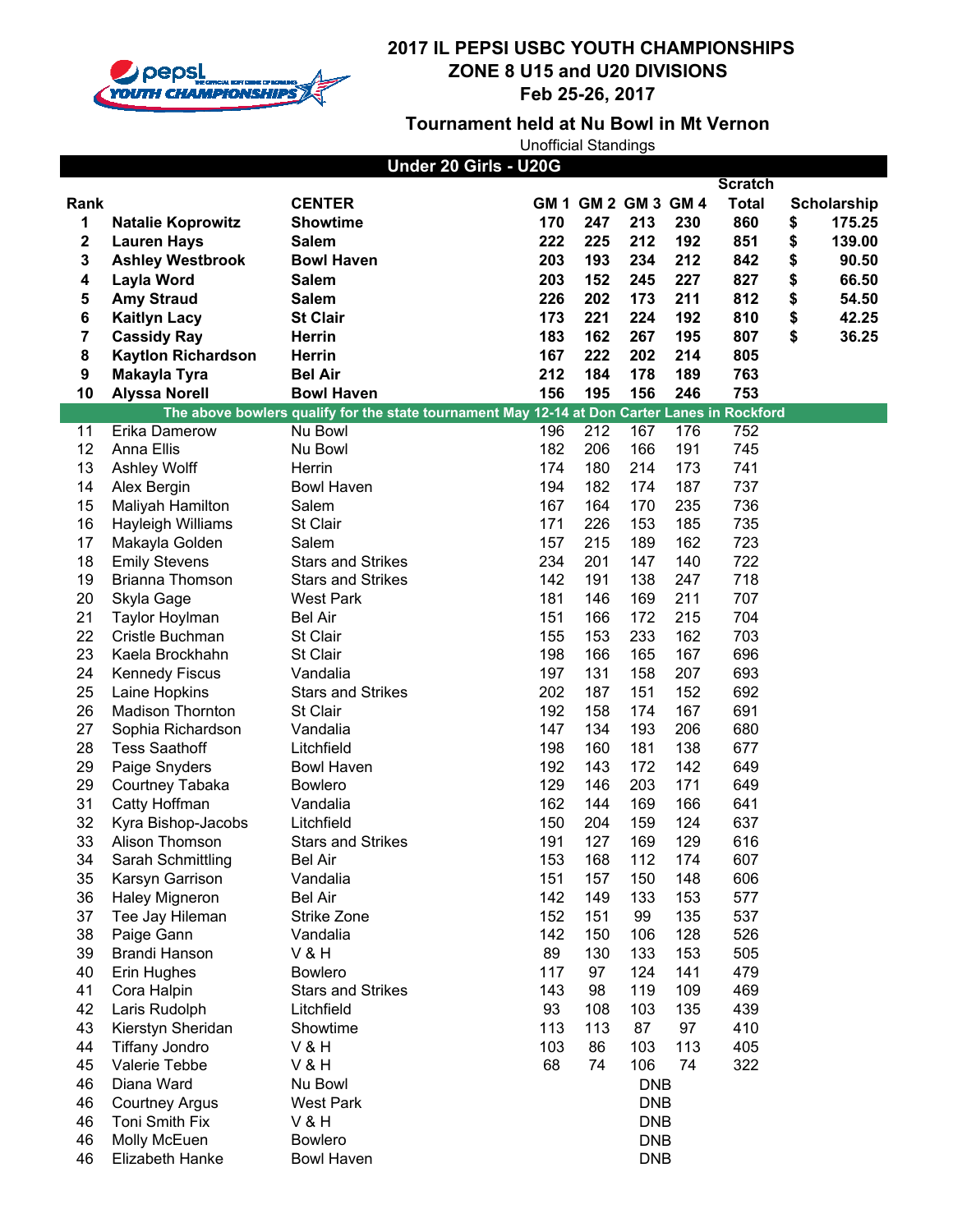

## **Tournament held at Nu Bowl in Mt Vernon**

|      |                                              | Under 20 Boys - U20B                                                                         |            |            |            |            |                             |              |
|------|----------------------------------------------|----------------------------------------------------------------------------------------------|------------|------------|------------|------------|-----------------------------|--------------|
| Rank |                                              | <b>CENTER</b>                                                                                |            |            |            |            | GM 1 GM 2 GM 3 GM 4 Scratch | Scholarship  |
| 1    | <b>Matthew Toohey</b>                        | <b>St Clair</b>                                                                              | 278        | 225        | 222        | 233        | 958                         | \$<br>214.50 |
| 2    | <b>Christian Bertoletti</b>                  | <b>Bowl Haven</b>                                                                            | 237        | 232        | 228        | 237        | 934                         | \$<br>143.00 |
| 3    | <b>Zach Kreke</b>                            | <b>V&amp;H</b>                                                                               | 256        | 225        | 223        | 215        | 919                         | \$<br>98.25  |
| 4    | <b>Chase Anderson</b>                        | <b>Salem</b>                                                                                 | 266        | 207        | 211        | 224        | 908                         | \$<br>89.50  |
| 5    | John Leshikar                                | <b>Stars and Strikes</b>                                                                     | 247        | 189        | 227        | 244        | 907                         | \$<br>80.50  |
| 6    | <b>Andrew Orf</b>                            | <b>St Clair</b>                                                                              | 215        | 254        | 202        | 235        | 906                         | \$<br>71.50  |
| 7    | <b>Joshua A Harvey</b>                       | <b>Salem</b>                                                                                 | 236        | 179        | 257        | 229        | 901                         | \$<br>58.00  |
| 8    | <b>David Barrett-Ness</b>                    | <b>Stars and Strikes</b>                                                                     | 223        | 267        | 228        | 178        | 896                         | \$<br>44.75  |
| 9    | <b>Ty Sexton</b>                             | <b>4th Street</b>                                                                            | 210        | 227        | 244        | 204        | 885                         | \$<br>35.75  |
| 10   | <b>Keegan Spirek</b>                         | <b>V&amp;H</b>                                                                               | 196        | 217        | 244        | 223        | 880                         | \$<br>31.25  |
| 11   | <b>Jared Cochran</b>                         | <b>Bowl Haven</b>                                                                            | 241        | 236        | 185        | 213        | 875                         | \$<br>26.75  |
| 12   | <b>Connor Schobrand</b>                      | <b>Bowl Haven</b>                                                                            | 195        | 257        | 225        | 196        | 873                         |              |
| 13   | Joshua Herran                                | <b>St Clair</b>                                                                              | 258        | 181        | 203        | 209        | 851                         |              |
| 14   | <b>Daniel Hummel</b><br><b>Samuel Watson</b> | <b>Bel Air</b><br><b>Bel Air</b>                                                             | 202<br>203 | 247<br>206 | 217<br>206 | 182        | 848<br>848                  |              |
| 14   |                                              | The above bowlers qualify for the state tournament May 12-14 at Don Carter Lanes in Rockford |            |            |            | 233        |                             |              |
|      | 16 Blasé Beckham                             | Nu Bowl                                                                                      | 207        | 202        | 190        | 246        | 845                         |              |
|      | 17 Sean R Ferguson Jr                        | <b>Bel Air</b>                                                                               | 208        | 195        | 248        | 191        | 842                         |              |
|      | 18 Bryce Rives                               | <b>Bowlero</b>                                                                               | 170        | 246        | 224        | 201        | 841                         |              |
|      | 19 Kurtis Murphy                             | <b>Bel Air</b>                                                                               | 205        | 226        | 204        | 205        | 840                         |              |
|      | 20 Tyler Miller                              | Showtime                                                                                     | 187        | 158        | 247        | 247        | 839                         |              |
|      | 21 Jeffrey Gump                              | <b>Tri-County</b>                                                                            | 198        | 203        | 233        | 204        | 838                         |              |
|      | 22 Kyle Bean                                 | Nu Bowl                                                                                      | 244        | 150        | 201        | 237        | 832                         |              |
|      | 23 Tyler Barnett                             | <b>Tri-County</b>                                                                            | 193        | 189        | 212        | 236        | 830                         |              |
|      | 24 Tyler Hunter                              | St Clair                                                                                     | 201        | 222        | 179        | 225        | 827                         |              |
|      | 25 Kenneth Sauerwein                         | <b>Bel Air</b>                                                                               | 155        | 237        | 223        | 193        | 808                         |              |
|      | 25 Troy Shuts                                | Salem                                                                                        | 190        | 204        | 191        | 223        | 808                         |              |
|      | 27 Jay Bartosiak                             | <b>Stars and Strikes</b>                                                                     | 199        | 213        | 215        | 172        | 799                         |              |
|      | 28 Adam Restivo                              | Herrin                                                                                       | 159        | 223        | 224        | 183        | 789                         |              |
|      | 29 Trevor Vallow                             | <b>Bowl Haven</b>                                                                            | 205        | 195        | 207        | 175        | 782                         |              |
|      | 30 Drummon Carpenter                         | <b>Bel Air</b>                                                                               | 185        | 165        | 205        | 221        | 776                         |              |
|      | 31 Chad Hardin                               | <b>Stars and Strikes</b>                                                                     | 195        | 219        | 170        | 191        | 775                         |              |
|      | 32 Josh Bradshaw                             | St Clair                                                                                     | 161        | 226        | 203        | 184        | 774                         |              |
|      | 33 Matthew Doyle                             | St Clair                                                                                     | 195        | 182        | 160        | 235        | 772                         |              |
|      | 34 Briyan Stevens                            | <b>Stars and Strikes</b>                                                                     | 200        | 204        | 1502       | 214        | 768                         |              |
|      | 35 Ryan Robinson                             | Litchfield                                                                                   | 163<br>211 | 196<br>155 | 167        | 238<br>222 | 764<br>759                  |              |
|      | 36 Wyatt Jones<br>37 Gavin Taylor            | SI Bowl<br><b>Bowl Haven</b>                                                                 | 152        | 223        | 171<br>159 | 221        | 755                         |              |
|      | 38 Mason Brimberry                           | Salem                                                                                        | 192        | 154        | 223        | 179        | 748                         |              |
|      | 39 Major Douglas III                         | St Clair                                                                                     | 187        | 171        | 200        | 187        | 745                         |              |
|      | 40 Noah Cash                                 | Herrin                                                                                       | 199        | 168        | 148        | 224        | 739                         |              |
|      | 41 Landon Richards                           | Herrin                                                                                       | 175        | 180        | 203        | 177        | 735                         |              |
|      | 42 Jacob Harris                              | <b>Bel Air</b>                                                                               | 202        | 164        | 177        | 190        | 733                         |              |
|      | 43 Samuel Knebel                             | 4th Street                                                                                   | 179        | 220        | 177        | 154        | 730                         |              |
|      | 44 Justin Milliman                           | <b>Bowl Haven</b>                                                                            | 169        | 168        | 188        | 201        | 726                         |              |
|      | 45 Kameron Gausling                          | <b>Airport Plaza</b>                                                                         | 163        | 168        | 207        | 180        | 718                         |              |
|      | 46 Matthew Lamcyk                            | Nu Bowl                                                                                      | 182        | 183        | 191        | 154        | 710                         |              |
|      | 47 Gregory Towell                            | Tri-County                                                                                   | 220        | 134        | 192        | 153        | 699                         |              |
|      | 48 James Tate                                | SI Bowl                                                                                      | 182        | 170        | 166        | 169        | 687                         |              |
|      | 49 Colby Lowe                                | <b>V&amp;H</b>                                                                               | 202        | 163        | 160        | 159        | 684                         |              |
|      | 50 Hunter White                              | <b>Bel Air</b>                                                                               | 190        | 148        | 165        | 177        | 680                         |              |
|      | 51 Rylie Beardon                             | Showtime                                                                                     | 178        | 184        | 128        | 181        | 671                         |              |